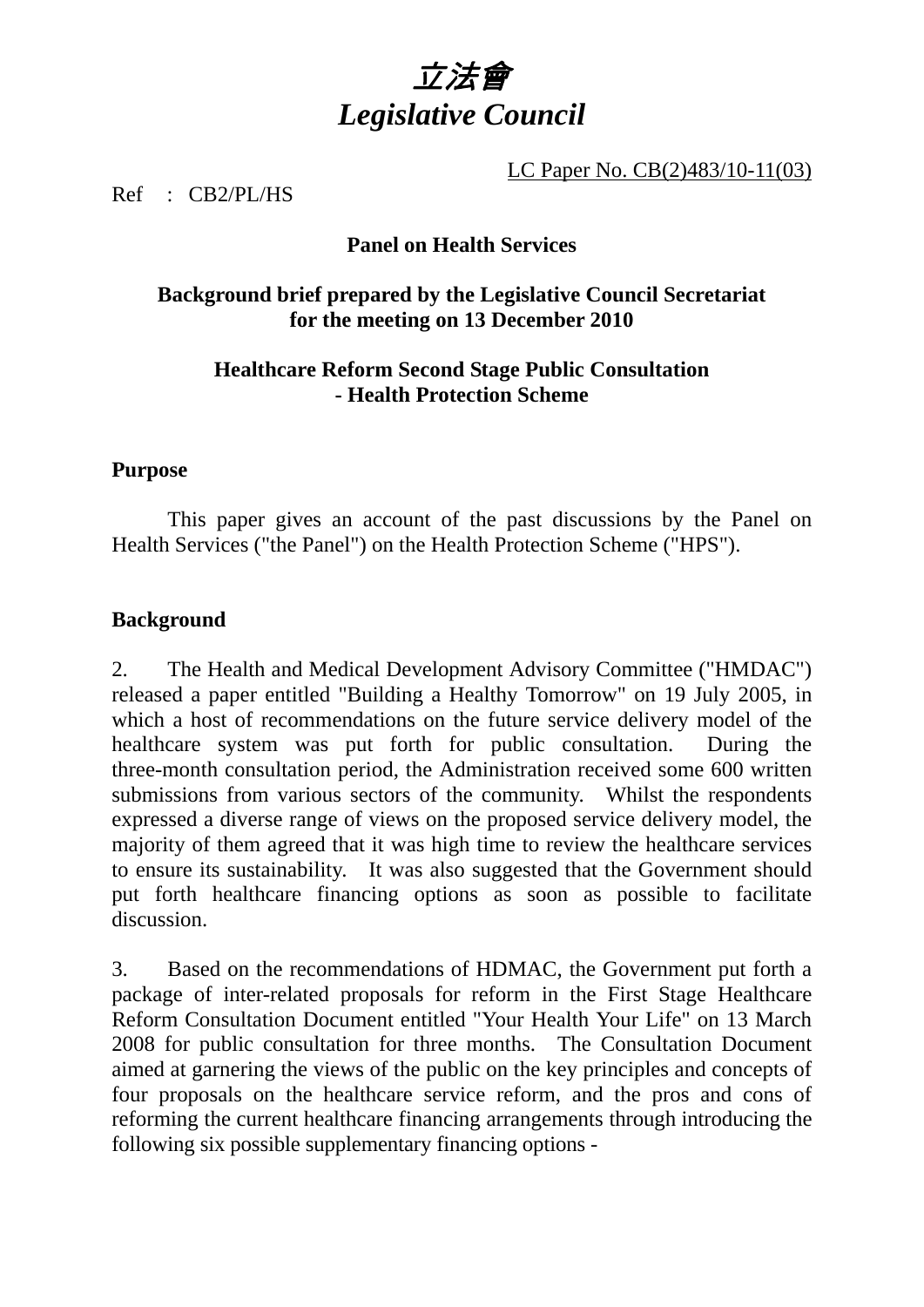- (a) social health insurance (mandatory contribution by workforce);
- (b) out-of-pocket payments (increasing user fees);
- (c) medical savings accounts (mandatory savings for future use);
- (d) voluntary private health insurance;
- (e) mandatory private health insurance; and
- (f) personal healthcare reserve (mandatory savings and insurance).

To tie in with the proposals, the Government would increase government expenditure on healthcare from 15% to 17% of the overall recurrent government expenditure by 2011-2012. The Financial Secretary also pledged in the 2008-2009 Budget to draw \$50 billion from the fiscal reserves to take forward the healthcare reform, after the supplementary financing arrangements had been finalized for implementation.

4. The report on the first stage consultation on healthcare reform was released on 19 December 2008. According to the Administration, whilst there were divergent views on healthcare financing, there was a general willingness among the public and stakeholders to continue deliberations on the issue of healthcare financing with a view to finding a solution. The Administration would examine possible proposals for further consultation, having regard to the board principles as reflected in the first stage consultation.

5. On 6 October 2010, the Government published the Healthcare Reform Second Stage Public Consultation Document entitled "My Health My Choice" in which a government-regulated, voluntary HPS, aiming at enhancing the long-term sustainability of the healthcare system, was proposed for public consultation for three months ending 7 January 2011.

# **Deliberations of the Panel**

6. The Administration briefed the Panel on 6 October 2010 on the proposed HPS. Members were advised that the first stage consultation held in 2008 had reflected a broad community consensus on the need for healthcare reform. As to healthcare financing, the public generally expressed reservations against mandatory supplementary financing options, and preferred having their own choices of healthcare protection. They expected more choices of private healthcare services according to their own means and needs, as an alternative to public healthcare services. In the light of this, the proposed HPS aimed to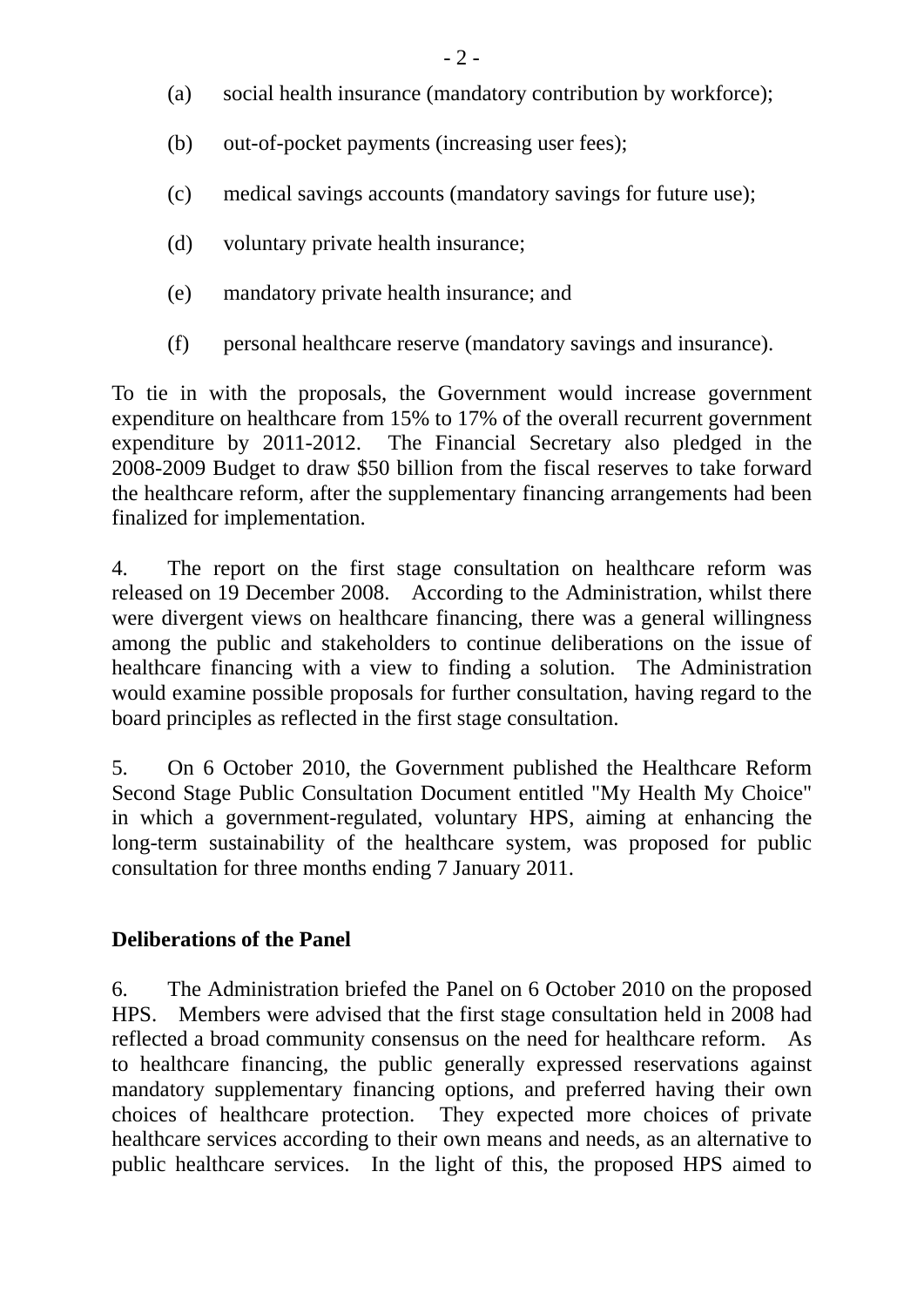make available government-regulated health insurance to provide better choices to those who chose private healthcare services. It also aimed to ease the pressure on the public healthcare system by encouraging more people to use private healthcare on a sustainable basis, and enhance the sustainability of the entire healthcare system, thus benefiting those who depended on the public system for their healthcare needs.

# Key scheme features

7. Members noted that insurers participating in HPS were required to offer standardized health insurance plans in accordance with the core requirements and specifications (Standard Plans). Participating insurers were also required to comply with scheme rules and requirements specified under HPS. There were 10 key features of HPS as follows -

- (a) no turn-away of subscribers and guaranteed renewal for life;
- (b) age-banded premiums subject to adjustment guidelines;
- (c) covering pre-existing medical conditions subject to waiting period and time-limited reimbursement limits;
- (d) high-risk individuals insurable with a cap on premium loading (say 200%);
- (e) sharing risks arising from accepting high-risk groups through High-Risk Pool industry reinsurance;
- (f) offering no-claim discount up to 30% of published premiums;
- (g) providing insurance plans renewable on leaving employment and portable between insurers;
- (h) requiring the insurers to report all costs, claims and expenses;
- (i) providing standardized health insurance policy terms and definitions; and
- (j) establishing a Government-regulated health insurance claims arbitration mechanism.

8. Members were further advised that another key feature of HPS was to promote transparent medical fees with packaged charging for common procedures. It was proposed that HPS Plans would be required to set reimbursement levels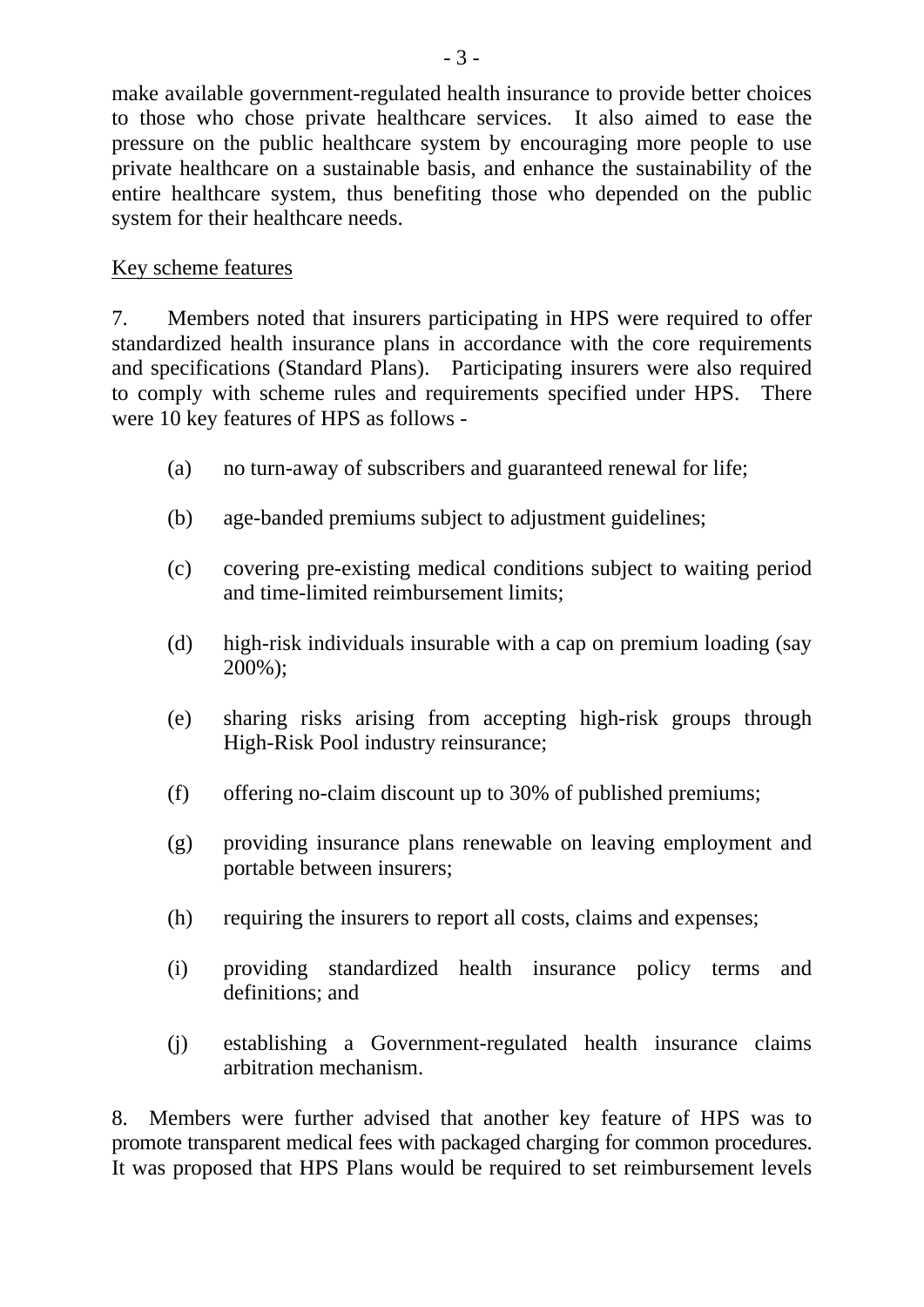based on "diagnosis-related groups" packaged charging where available, thereby enhancing transparency and certainty of medical charges to the insured. To achieve this, private hospitals would be encouraged to offer quality-assured, all-inclusive and condition-specific packaged services and pricing.

### Savings for future premium

9. There was concern that HPS would become less affordable when the insured got older as age-based premium was bound to increase sharply with the age of the insured due to their increasing health risk. To better enable people to afford continuous health protection under HPS at older age when they needed it most, members asked whether consideration could be given to creating a medical savings component under the Mandatory Provident Fund.

10. The Administration advised that taking into account the need to encourage the insured to stay on and the need to secure a pool of funding to cover future healthcare protection especially at the old age, it had proposed for public consultation three options to encourage savings: (a) required in-policy savings; (b) optional savings accounts; and (c) premium rebate for long-stay. The Administration was open-minded on building in a medical savings component under the Mandatory Provident Fund to encourage savings by individuals for paying future premium at older age.

# Scheme incentives

11. Members noted the Government's proposal to make use of the \$50 billion earmarked in the fiscal reserves to buffer the excess risks arising from the participation of high-risk individuals in HPS; provide a time-limited premium discount for new joiners, especially the young, with a view to encouraging participation in HPS; and provide incentives for savings by individuals for paying premium at older age. Whilst members in general welcomed the Government's proposal on the use of the \$50 billion, some members had reservation about the suitability of using the reserves to subsidize people who had already bought private health insurance to migrate to an HPS plan. Some members suggested that the Government should consider extending the use of the \$50 billion to support healthcare reform, taking into account medical inflation.

# Supervisory structure

12. Some members enquired about the means for preventing the participating insurers from charging high administrative fee and commissions and eating up the premiums paid by the insured.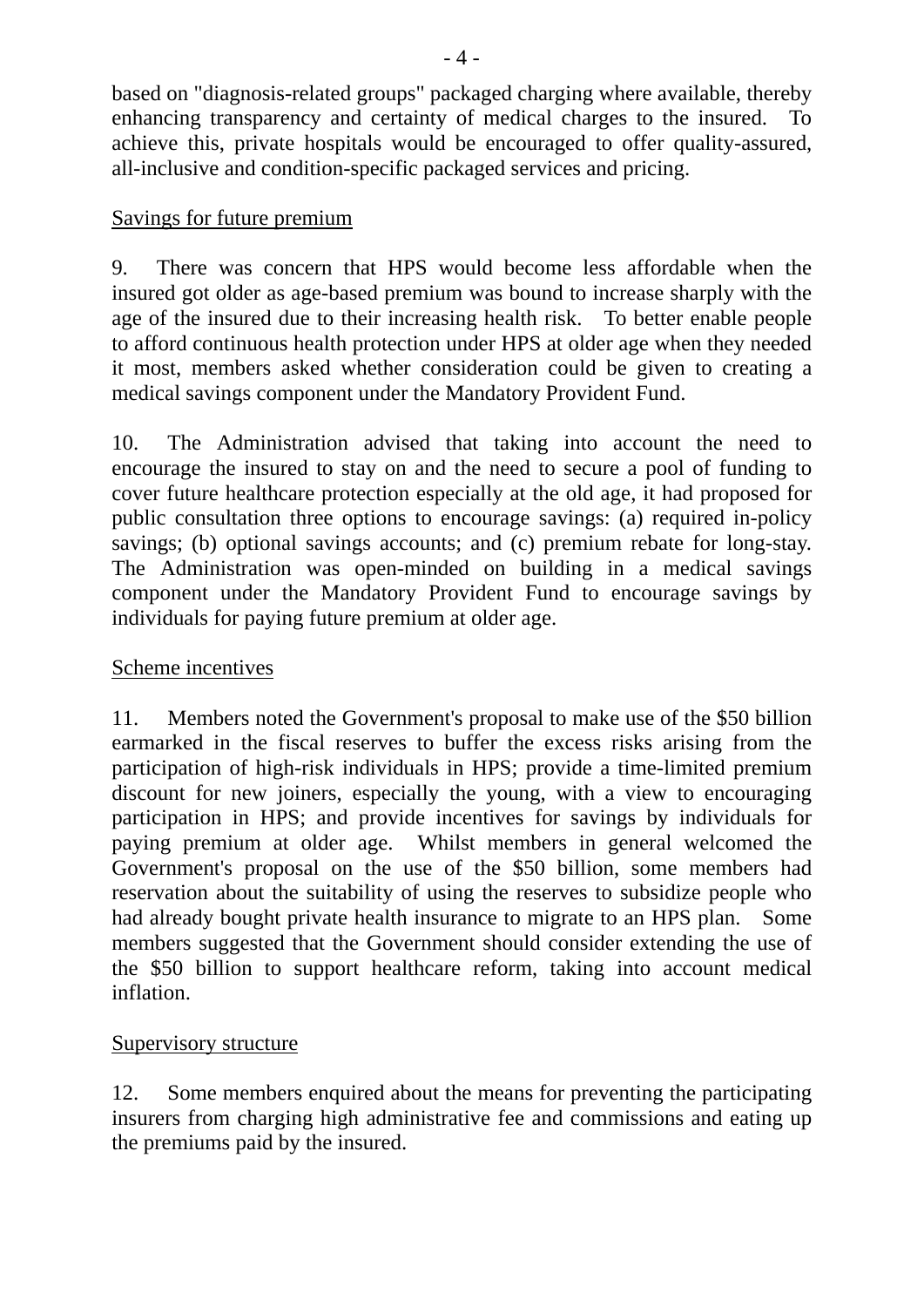13. The Administration proposed the following supervisory structure which would be underpinned by legislation -

- (a) the Office of the Commissioner of Insurance would supervise the financial soundness of participating insurers to ensure their financial capability to discharge obligations to the insured, and to oversee any complaint handling mechanisms applicable to insurance in general;
- (b) the Department of Health would strengthen its role to supervise quality and standards of hospital services, oversee hospital accreditation and clinical audits, collect service statistics and benchmarking information, and administer other quality assurance measures; and
- (c) a new dedicated agency would be established to supervise the implementation and operation of HPS, including product registration, regulation of health insurance products, collecting pricing and costing information, compiling pricing and costing information of healthcare services, and administering the claims arbitration mechanism.

### Capacity and manpower

14. Members were concerned whether there would be corresponding expansion in the capacity of the private healthcare sector to cope with the potential increase in demand arising from the implementation of HPS. The Administration advised that the known redevelopment projects of existing private hospitals and the development of new private hospitals under planning should be able to meet the projected demand for private healthcare services arising from the implementation of HPS. In terms of manpower requirement, work was underway to conduct manpower exercise for the various healthcare professions for the purpose of assessing the education and training needs for healthcare professionals.

15. Some members were of the view that the implementation of HPS would drive overall healthcare costs up, the results of which would only benefit the participating insurers and private healthcare providers.

16. The Administration advised that the implementation of HPS would help achieve the goal of making healthcare services more transparent and address the significant public - private imbalance in Hong Kong's healthcare system where over 90% of hospital services were presently provided by the public sector. The Administration, however, pointed out that patients would not be denied of